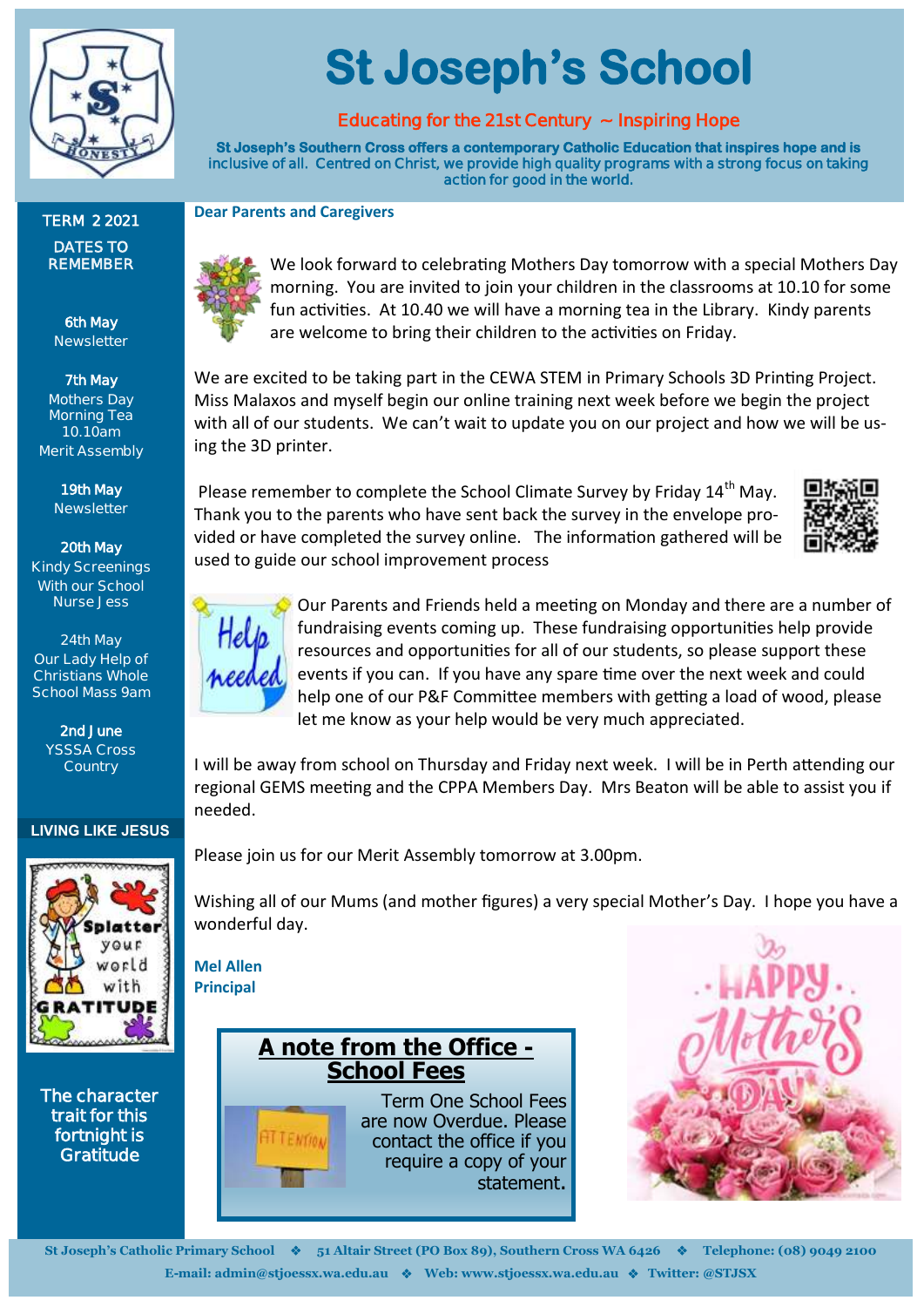

# Senior Classroom - Year 4, 5, 6

We have had a great start to Term 2 so far in the senior classroom! All of the students have been working extremely hard towards their goals for this term. In writing we have been working on procedure writing, and students had the opportunity to write a detailed method for fairy bread, and then they were able to make fairy bread in class and eat it. They are now working on a class recipe book, and are writing a sweet and a savoury recipe to include in this class recipe book. In maths we have looked at place value, money and transformations of shapes and patterns. This term in HASS the students are focusing on the History strand, the students will be looking into and researching information on The First Fleet, Aboriginal history and focusing on one historical person who used to be an Australian politician or explorer to add to our Histagram wall.

#### Year 1-6 Dance

Students in years 1-6 have been practising their dance routine for the Catholic Performing Arts concert which is happening in Term 3. Every Tuesday the students have been putting lots of time and effort into rehearsing this routine, and we are all very excited to show you the finished performance next term!



*Core Values ~ We are honest and courageous and strive to follow in the footsteps of Jesus ~ We respect that we are all different and unique, and are willing to share our talents with others ~ We demonstrate fairness to all in our school community*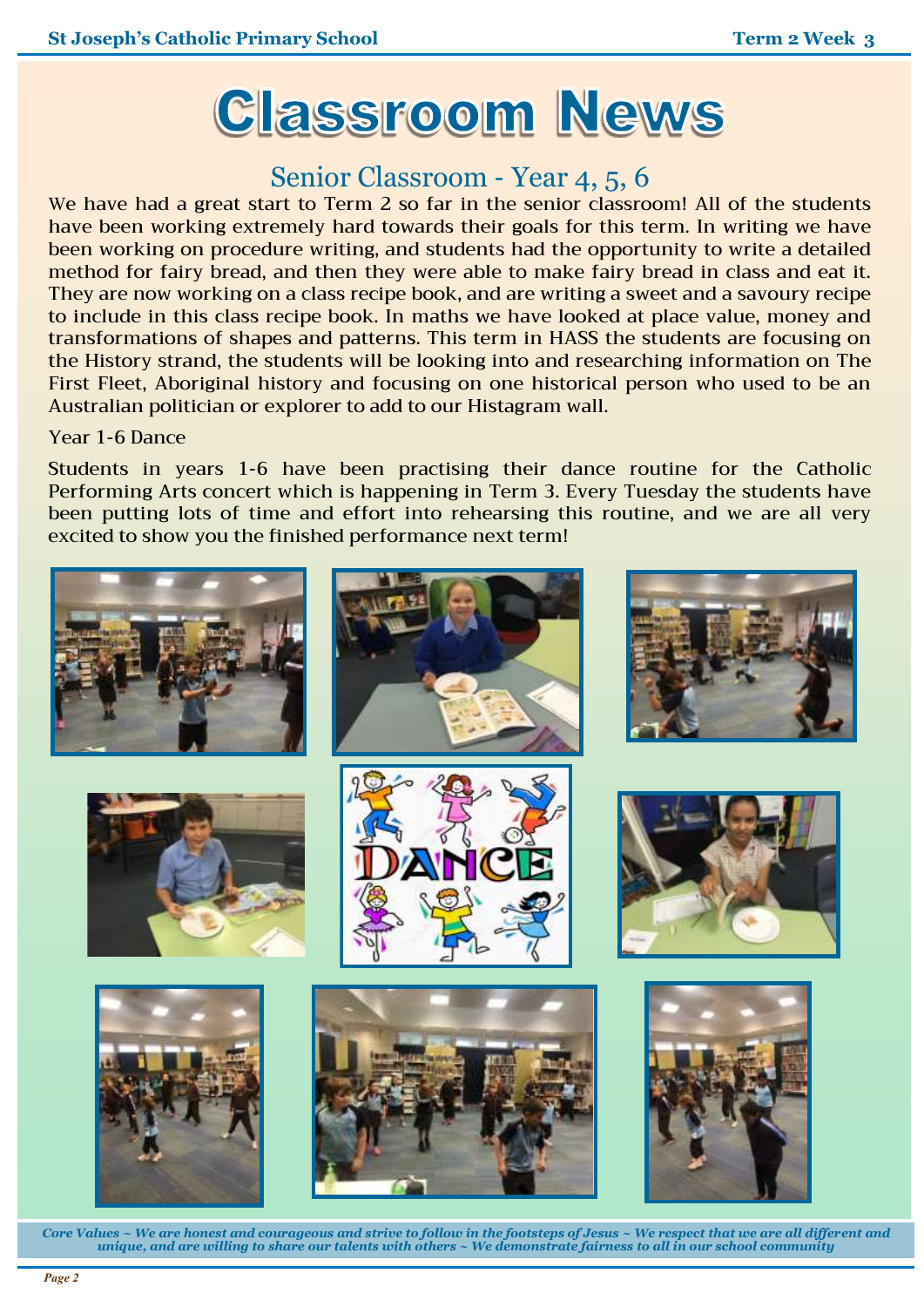# **Prayer of the Week**

#### **Than***k you, Lord,*

*that you fill a mother's heart with love, For guiding them to be all that God has created them to be.*

*Fill every mother with love, wisdom and endurance,*

*with strength and patience and joy. Give them ability to forgive again and again.*

*Enable her to rely on You and call upon You,* 

*because You will give her all she needs. In Your precious and all powerful name, Amen*



# **Reflection**

In Catholic tradition, the month of May is dedicated to Mary. Chosen by God above all other women, Mary's faith and obedience paved the way for the Incarnation. Her example teaches us faith, obedience, humility and most of all, how to love.

#### **"From Mary we learn to surrender to God's will in all things.**

**From Mary we learn to trust even when all hope seems gone.**

**From Mary we learn to love Christ her Son and the Son of God."**

ST POPE JOHN PAUL II

As we honour on Mothers Day our mothers and mother figures (including stepmothers, relatives, guardians, close family friends and those who would be mothers), may we also honour our heavenly mother as well.





Miss Malaxos 2nd May Emilyn 14th May Effryn 20th May

## **COMMEMORATIVE PAVERS AND MEMORIAL GARDEN**

*Be Quick - Time is running out!!*

**St Joseph's School, in conjunction with our P&F Association, would again like to invite you to be a part of this exciting** 



**initiative, we would like to offer you the opportunity to purchase a personalised engraved brick pavers to be placed at the entrance of the school and will link in with the existing memorial garden and pavers.**

**These pavers are a timeless gesture, having your family remembered for years to come within the school grounds.**

**It is anticipated that orders will be placed at the end of Week 3 of Term 2 2021.** 

**Please share this initiative with past families and staff who have been a part of the St Joseph's Southern Cross community.** 

**Forms are available from the school office. Please**  e mail all completed forms to **admin@stjoessx.wa.edu.au or post order forms to PO Box 89, Southern Cross 6426.** 

**If you have any questions, feel free to contact the school office on 9049 2100.**



## **Parish News**

#### **Our Lady of Montserrat Parish**

*Our parish warmly welcomes those who would like to become Catholic here in this place. In our parish, high school students and adults can present themselves for this* 

*of their own accord. Primary school students usually require at least 1 of their parent/guardians to be Catholic (so that they will receive ongoing formation in the Catholic faith at home). Exceptions do take place from time to time, so the best thing to do for any interested families is to either contact us at the parish or register your interest with Ms Allen.*

**Weekend Mass Times Saturday 6:30pm Sunday 8:30am Phone : Southern Cross 9049 1049 (Friday to Sunday) Kalgoorlie 9021 2100 (Monday - Thursday) E-mail: kalgoorlie@perthcatholic.org.au Fr. Matthew, Fr. Stephen, Fr. Brennan and Fr. Jeffey**

*Core Values ~ We engage in active learning in a safe and collaborative environment ~ We challenge, motivate and encourage everyone to reach their potential ~ We play our role in protecting God's environment to promote a sustainable future for all*